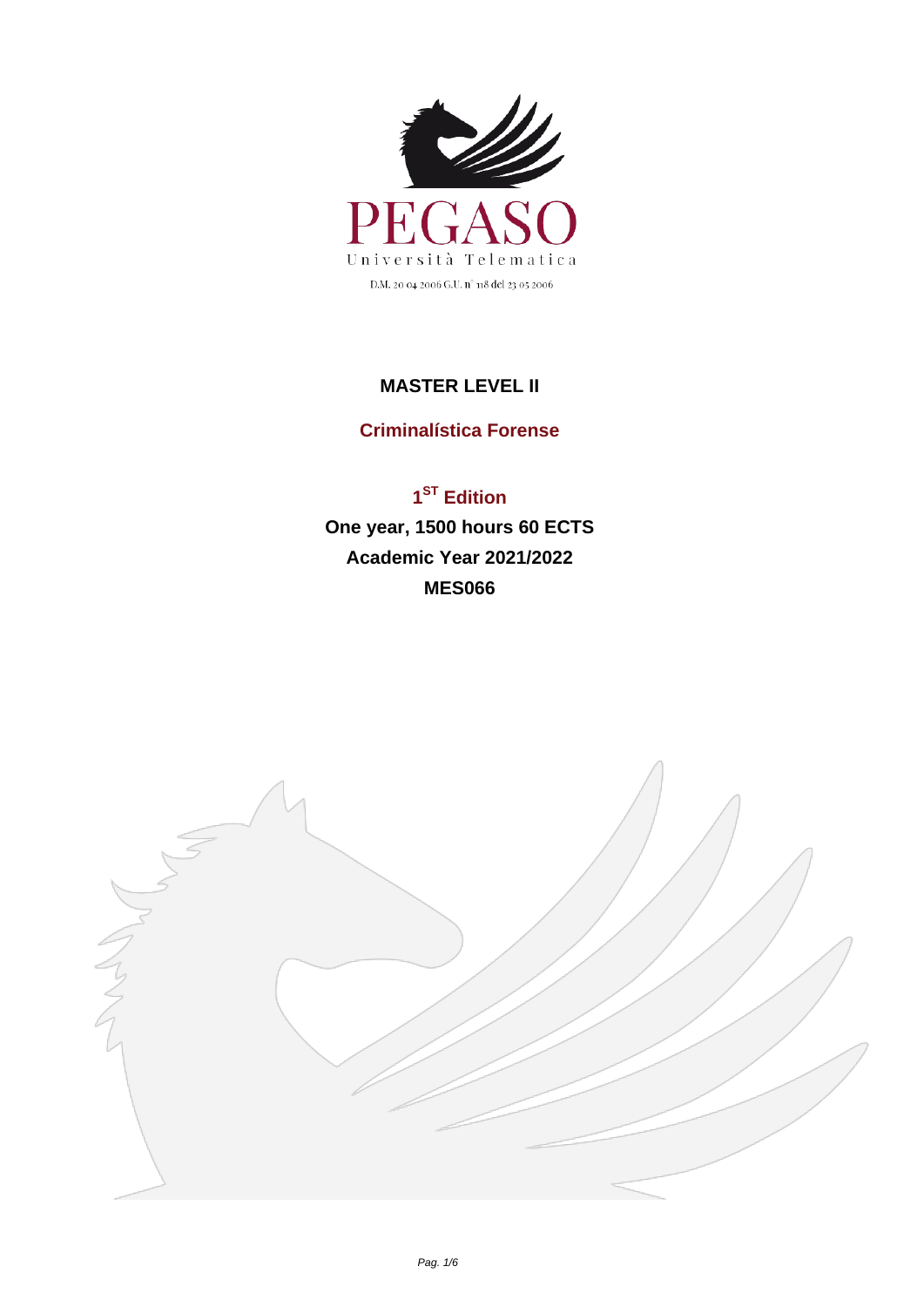

| <b>Title</b>         | Criminalística Forense                                                                                                                                                                                                                                                                                                                                                                                                                                 |
|----------------------|--------------------------------------------------------------------------------------------------------------------------------------------------------------------------------------------------------------------------------------------------------------------------------------------------------------------------------------------------------------------------------------------------------------------------------------------------------|
| <b>Edition</b>       | $1ST$ Edition                                                                                                                                                                                                                                                                                                                                                                                                                                          |
| <b>Area</b>          | <b>INTERNATIONAL</b>                                                                                                                                                                                                                                                                                                                                                                                                                                   |
| <b>Category</b>      | <b>MASTER</b>                                                                                                                                                                                                                                                                                                                                                                                                                                          |
| <b>Level</b>         | Level II                                                                                                                                                                                                                                                                                                                                                                                                                                               |
| <b>Academic Year</b> | 2021/2022                                                                                                                                                                                                                                                                                                                                                                                                                                              |
| <b>Duration</b>      | One year, 1500 hours, 60 ECTS                                                                                                                                                                                                                                                                                                                                                                                                                          |
| <b>Presentation</b>  | The criminalistics specialist is not a criminologist, but a scientist, a laboratory<br>man expert in the different existing techniques to identify the perpetrator of facts<br>based on existing material evidence and determining its causes, the means of<br>commission and its consequences.                                                                                                                                                        |
|                      | Skills to be acquired by students with this official Postgraduate Master Course<br>in forensic criminology:<br>• Document analysis.<br>• Ballistics and instrumental traces.<br>• Judicial photography. Search, survey and preservation of organic and<br>inorganic evidence at the scene of the event.<br>• Fingerprint analysis.<br>• Biology and evidence.<br>• Computer science and forensic electronics.<br>• Investigation of traffic accidents. |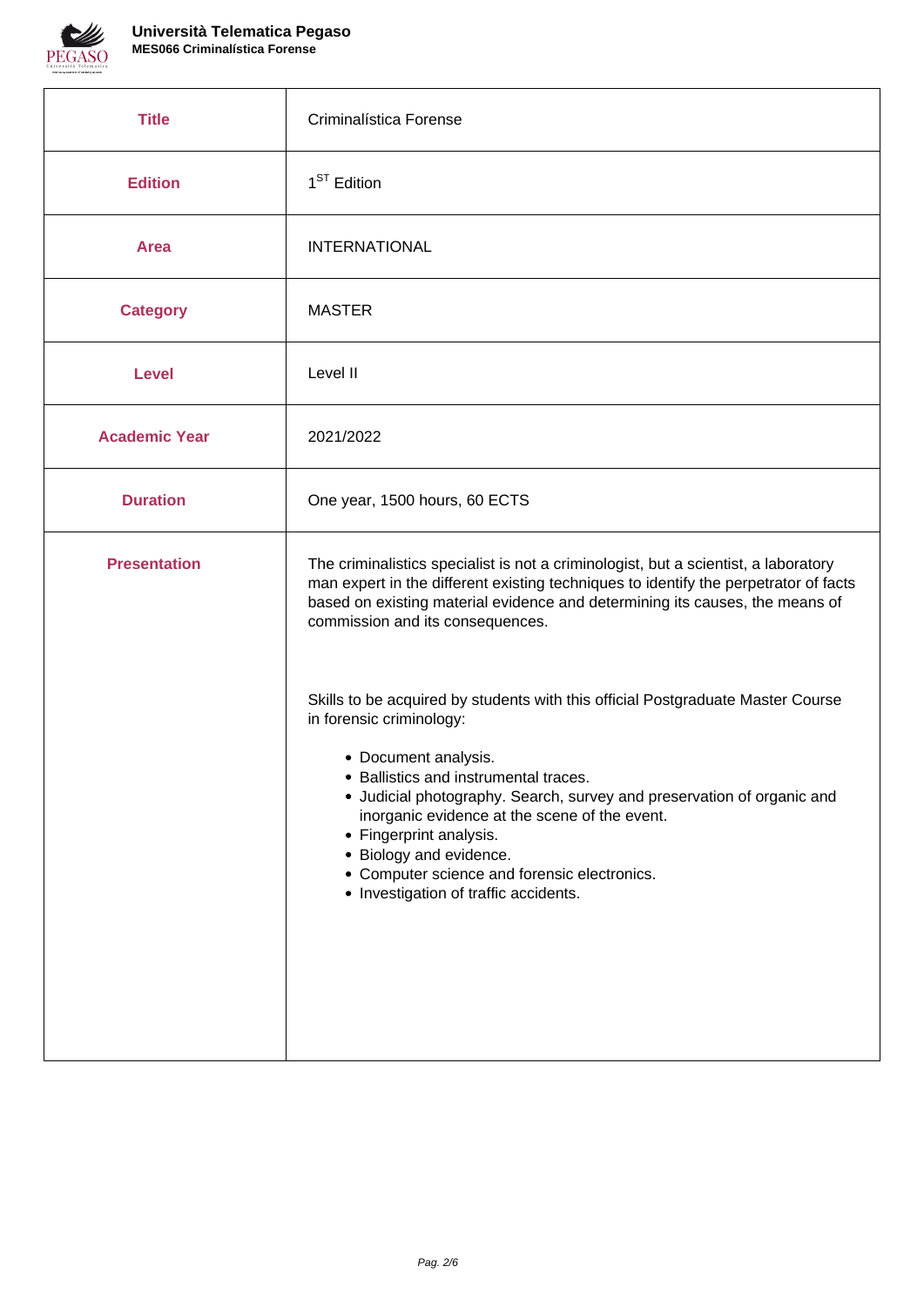

| <b>Objectives</b> | The Postgraduate Master Course in Forensic Criminalistics is aimed especially<br>at graduates in degrees such as Criminology, Law, Psychology, Biology,<br>Chemistry and professionals dedicated to scientific and laboratory research,<br>among others.                                                                                                                                                                                                                                                                                                                                                                                                                                                                                                                                                                                                                                                                                               |
|-------------------|--------------------------------------------------------------------------------------------------------------------------------------------------------------------------------------------------------------------------------------------------------------------------------------------------------------------------------------------------------------------------------------------------------------------------------------------------------------------------------------------------------------------------------------------------------------------------------------------------------------------------------------------------------------------------------------------------------------------------------------------------------------------------------------------------------------------------------------------------------------------------------------------------------------------------------------------------------|
| <b>Tools</b>      | This Postgraduate Master Course will be delivered online through our didactic<br>platform available 24/7.<br>The distance learning system shall provide assisted learning along a<br>predetermined educational path, with access to didactic materials specifically<br>developed, with a wide range of interactive individual and group activities,<br>supervised by tutors and experts in the field, able to interact with students and<br>to answer their enquiries.<br>The study of the didactic materials, both digital (video lessons of the lecturers<br>with graphic animations) and on paper support (lecture notes and/or texts), is<br>conducted according to the time schedules and personal availability of the<br>student.<br>Students may avail of video lessons for the study of theoretical knowledge, of<br>bibliographies and sitographies, in addition to notes and documents necessary<br>for the acquisition of practical skills. |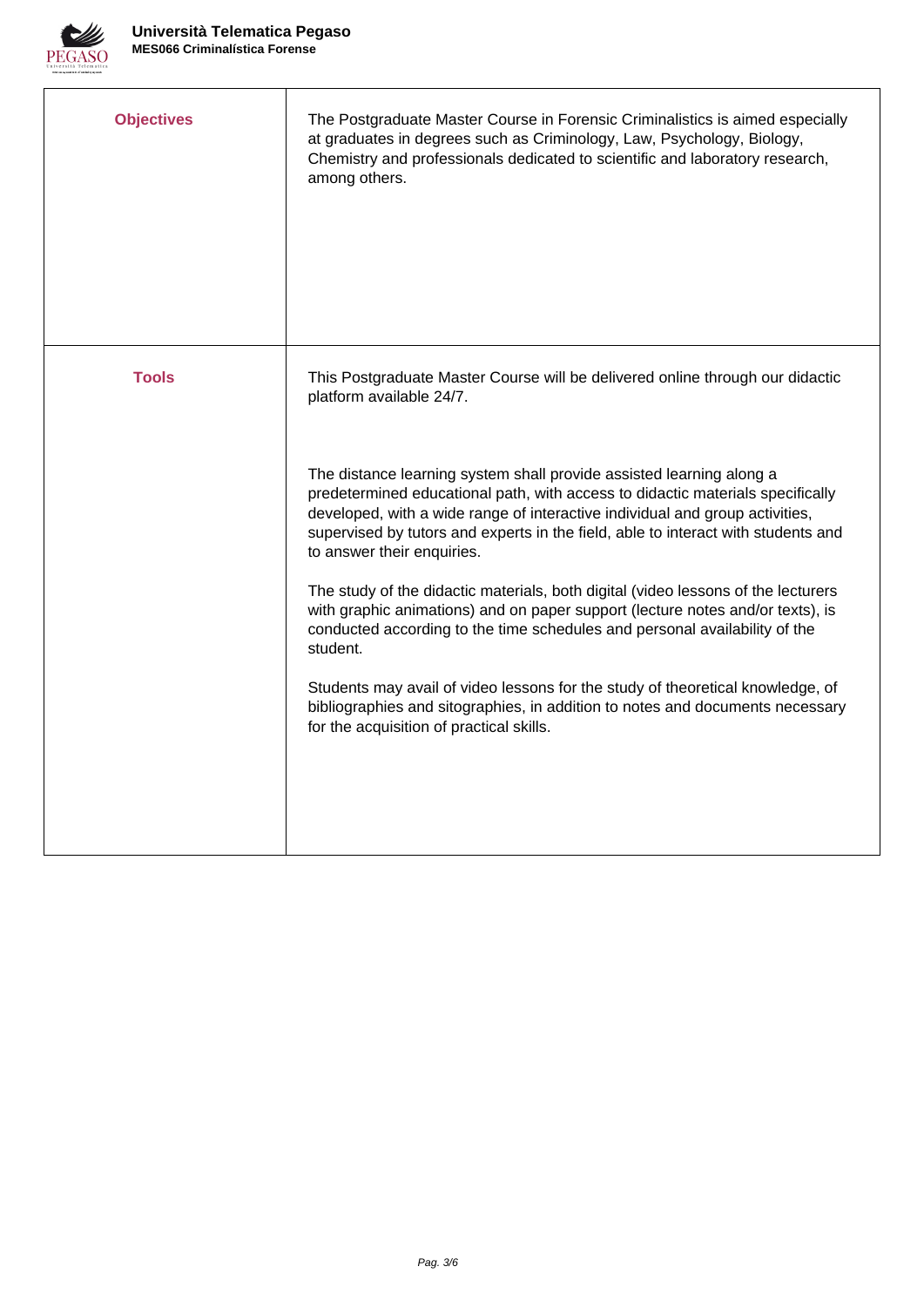

| <b>Contents</b>              |                 | <b>Topics</b>                                                                                                                                                                                                                                                                                                                                                                                                                                                                                                                                                                                                                           | <b>ECTS</b> |
|------------------------------|-----------------|-----------------------------------------------------------------------------------------------------------------------------------------------------------------------------------------------------------------------------------------------------------------------------------------------------------------------------------------------------------------------------------------------------------------------------------------------------------------------------------------------------------------------------------------------------------------------------------------------------------------------------------------|-------------|
|                              | 1               | Criminología y Criminalísitca                                                                                                                                                                                                                                                                                                                                                                                                                                                                                                                                                                                                           | 3           |
|                              | $\overline{2}$  | Inspección Técnico Ocular                                                                                                                                                                                                                                                                                                                                                                                                                                                                                                                                                                                                               | 6           |
|                              | 3               | Indentificación Lofoscopica y Dactiloscopia                                                                                                                                                                                                                                                                                                                                                                                                                                                                                                                                                                                             | 6           |
|                              | 4               | Biología e Indicios                                                                                                                                                                                                                                                                                                                                                                                                                                                                                                                                                                                                                     | 6           |
|                              | 5               | Pericia Ciligráfica y Documentos                                                                                                                                                                                                                                                                                                                                                                                                                                                                                                                                                                                                        | 6           |
|                              | 6               | Metodología de investigación en ciencias sociales                                                                                                                                                                                                                                                                                                                                                                                                                                                                                                                                                                                       | 6           |
|                              | 7               | Balística y trazas instrumentales                                                                                                                                                                                                                                                                                                                                                                                                                                                                                                                                                                                                       | 6           |
|                              | 8               | Investigación de accidentes de tráfico.                                                                                                                                                                                                                                                                                                                                                                                                                                                                                                                                                                                                 | 6           |
|                              | 9               | Análisis forense de investigación técnica de components informáticos y<br>electrónicos                                                                                                                                                                                                                                                                                                                                                                                                                                                                                                                                                  | 6           |
|                              | 10 <sup>°</sup> | Técnicas de investigación forense                                                                                                                                                                                                                                                                                                                                                                                                                                                                                                                                                                                                       | 3           |
|                              | 11              | Trabajo Final de Master                                                                                                                                                                                                                                                                                                                                                                                                                                                                                                                                                                                                                 | 6           |
|                              |                 | <b>Total</b>                                                                                                                                                                                                                                                                                                                                                                                                                                                                                                                                                                                                                            | 60          |
|                              |                 | where they will be able to download the final certificate once the have<br>successfully passed the final examination.<br>Students are expected to:<br>• study the didactic material specifically arranged;<br>• participate in online activities;<br>• successfully meet the required learning outcomes of each module as stated in<br>course outline in order to pass the assignments;<br>• revise the assignments according to the lecturers' comments in an event of<br>the failure to meet one or more of the learning outcomes for each module;<br>• successfully pass the final dissertation defense real time via digital tools. |             |
| <b>Access Qualifications</b> |                 | The following access qualifications are required:<br>Master's degree corresponding to EQF level 7                                                                                                                                                                                                                                                                                                                                                                                                                                                                                                                                       |             |
| <b>Enrolment terms</b>       |                 | <b>Enrolment always open</b>                                                                                                                                                                                                                                                                                                                                                                                                                                                                                                                                                                                                            |             |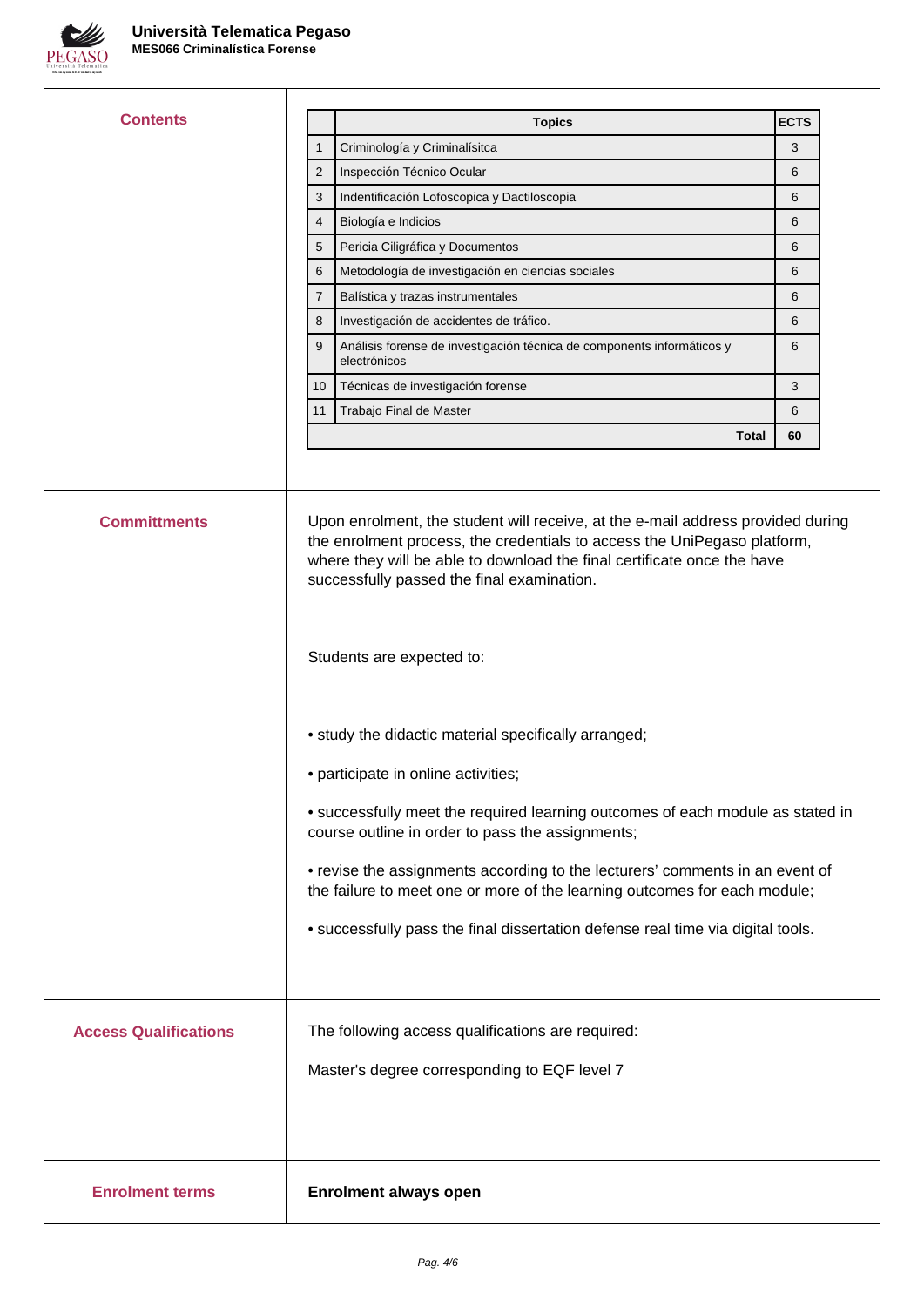

| <b>Terms and Conditions</b> | The administration department reserves the right to activate the Postgraduate<br>Course: https://docs.unipegaso.it/postlaurea/mancata_attivazione.pdf                                                                                                                                                                                                                                            |
|-----------------------------|--------------------------------------------------------------------------------------------------------------------------------------------------------------------------------------------------------------------------------------------------------------------------------------------------------------------------------------------------------------------------------------------------|
|                             | By enrolling in this course, you accept and agree to abide by the following<br>Terms and Conditions of Use:<br>https://docs.unipegaso.it/postlaurea/cond_util_post.pdf                                                                                                                                                                                                                           |
| <b>Payment modalities</b>   |                                                                                                                                                                                                                                                                                                                                                                                                  |
|                             | For information about enrolment fees and payment modalities,<br>please contact the following address: administracion@iniseq.es                                                                                                                                                                                                                                                                   |
| <b>Data Protection Act</b>  | DATA PROTECTION ACT IN COMPLIANCE WITH THE REGULATION (EU)<br>2016/679 OF THE EUROPEAN PARLIAMENT AND OF THE COUNCIL of 27<br><b>April 2016</b>                                                                                                                                                                                                                                                  |
|                             | We hereby inform you that your data is processed in compliance with the new<br>General Data Protection Regulation (EU Reg. 2016/679) by Università<br>Telematica Pegaso. On the website www.unipegaso.it you can find the<br>information regarding the procedures and methods of data processing.                                                                                                |
|                             | At any time, in relation to your Data, you may exercise your rights under the<br>terms and conditions described in articles 7 and 15-22 of the Rules, by<br>contacting the Data Controller of Università Telematica Pegaso, Piazza Trieste<br>e Trento, 48 - 80132 Naples, by post or fax, indicating on the envelope or on the<br>sheet the wording " Privacy Policy", or sending an e-mail at: |
|                             | privacy@unipegaso.it                                                                                                                                                                                                                                                                                                                                                                             |
|                             | You can find the Regulation on the website of Università Telematica Pegaso at<br>the following link:                                                                                                                                                                                                                                                                                             |
|                             | https://www.unipegaso.it/website/privacy                                                                                                                                                                                                                                                                                                                                                         |
|                             | It is possible to consult the information on the UniversitA Telematica Pegaso<br>website, at the address: http://www.unipegaso.it/website/privacy                                                                                                                                                                                                                                                |